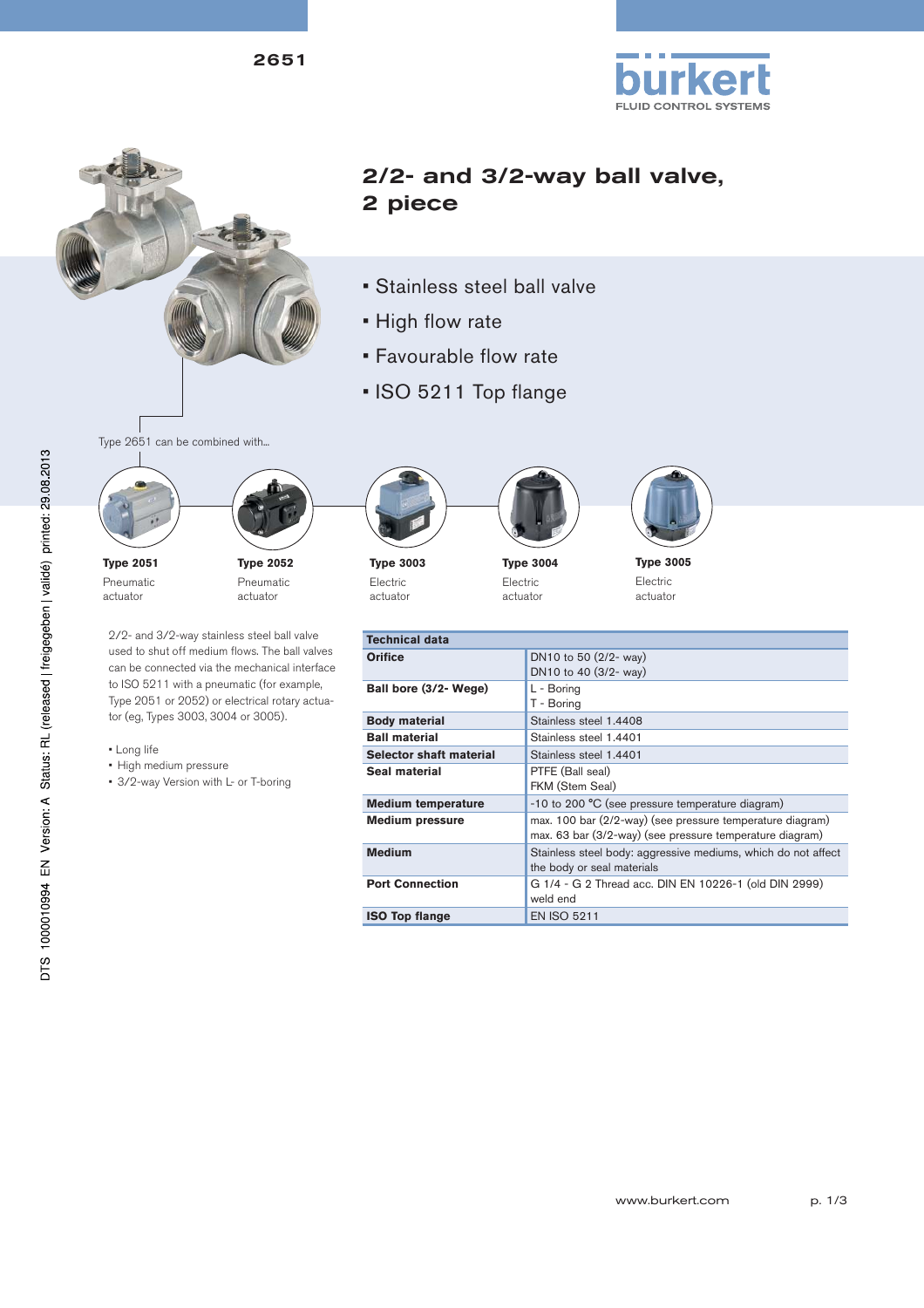

### Further technical data





#### Torques

### **2/2-way,**

| <b>DN</b>             |     |    |    | 25 | 32 |    | 50 |
|-----------------------|-----|----|----|----|----|----|----|
| Breakaway torque [Nm] | -13 |    | 25 |    | 53 |    | 99 |
| Running torque [Nm]   | 10  | ۰J | 20 | 24 | 43 | 60 | 80 |

#### **3/2-way**

| <b>DN</b>             |    |    | 20 | 25 | 32 | 40 |
|-----------------------|----|----|----|----|----|----|
| Breakaway torque [Nm] | 13 | 13 | ດດ | 35 | 42 | 68 |
| Running torque [Nm]   |    | a  |    | 23 | 28 | 45 |

The given values were measured at max. delta P with water at ambient temperature.

#### Switching positions 3-way

| <b>Ball bore</b>   |              |    |                |    |    |
|--------------------|--------------|----|----------------|----|----|
| <b>Position</b>    | $0^{\circ}$  |    |                |    |    |
|                    | $90^{\circ}$ |    |                |    |    |
| Switching position |              | Τ1 | T <sub>2</sub> | T3 | L4 |